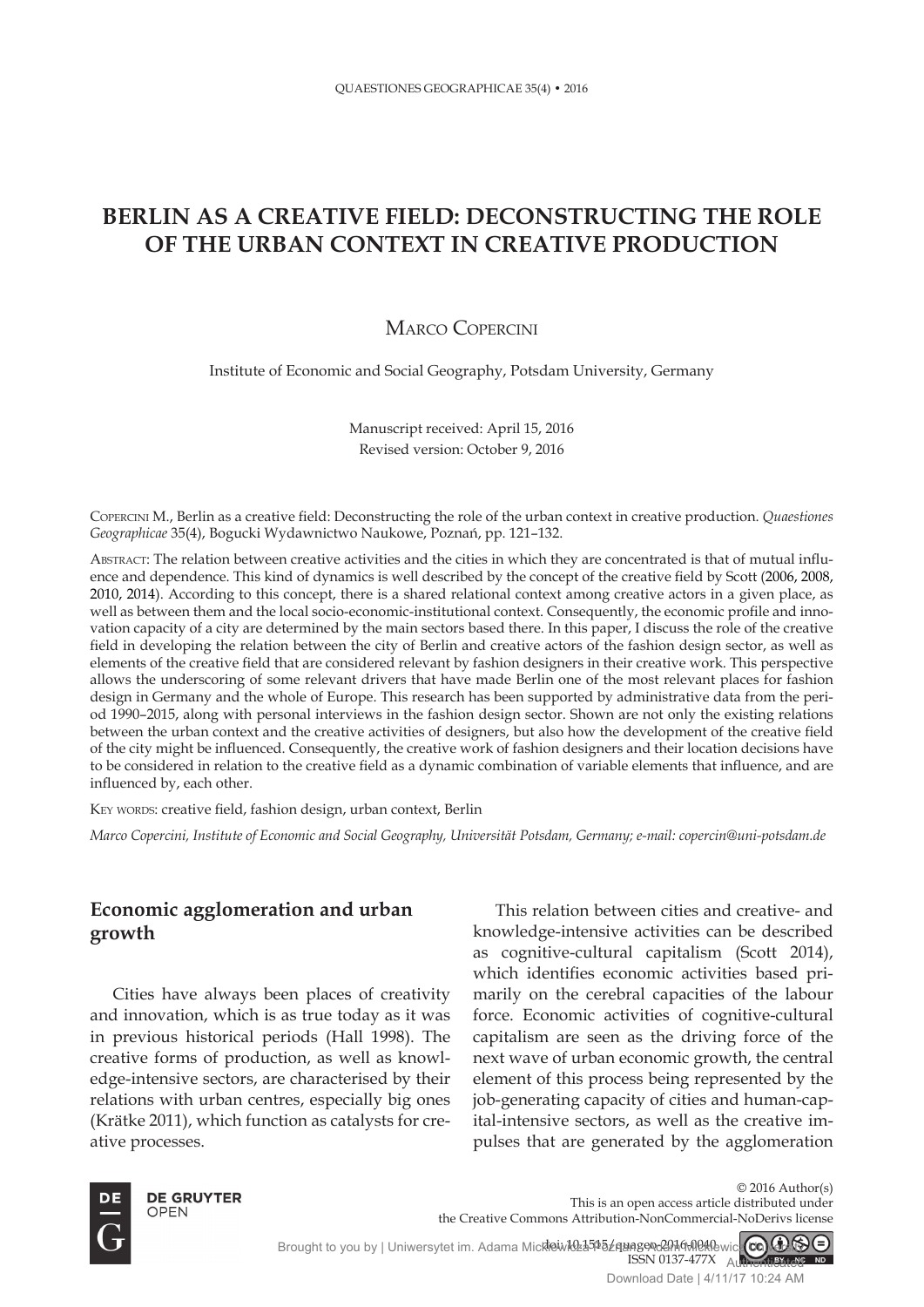and interaction of local actors (Moretti 2012; Scott 2014).

Creative activities and creative actors are distributed unevenly in space and tend to concentrate in urban centres, which then become regional poles of innovation and social variety (Boschma, Fritsch 2009), constituting central elements for potential economic growth. Cities are traditionally places of encounter between people, ideas, and cultures, and, in some cases, a creative atmosphere can develop that stimulates and facilitates the recognition of innovation in specific sectors, and gives a city a central position in a specific historical period (Jacobs 1961; Hall 1998; Merkel 2008; Mundelius 2008). A creative city, or an agglomeration of cultural-cognitive capitalism activities, can therefore stimulate ideas and information exchanges that potentially lead to innovation. This is not only characterised by economic activities, but also has aspects that are not primarily related to production activities (like private spheres of individuals, their lifestyles, and their consumption habits), creating an open environment for entrepreneurial and cultural activities (Zukin 1995; Bagwell 2008; Pratt 2008; Evans 2009).

Creativity and its expression forms are not simply the result of the cerebral activity of single individuals (Stryjakiewicz et al. 2014), but are also activated and projected by relations that local actors develop in their working activities, social relations and urban context - hence, what is presented as a creative field (Scott 2006a, 2008, 2010, 2014). As Scott points out (2014: 9), "today, forms of urban creativity reside substantially in the specific socioeconomic relationship built into the new cognitive and cultural order". Therefore, in this sense, the production processes within creative sectors are related to urban spaces in a multi-layered and multidirectional structure.

In this paper, I discuss the sectoral and spatial dynamics of fashion design in Berlin, focusing on the relation that the creative actors in this sector (fashion designers) have with the city, and on which elements of the city are considered relevant for the location decision of their creative activity. In order to accomplish this, I use the theoretical framework of the creative field, which represents the result of interactions between creative actors and the city, as well as changes in the economic and social structure of the city. The creative field

is therefore characterised by path-dependent dynamics. However, when describing the relations between the creative field and actors, Scott (2006a, 2008, 2010, 2014) tends to refer to creative actors or creative sectors in general, and not to specific sectors.

Consequently, in order to integrate this theoretical perspective, I argue that the relations of actors with the creative field have to be considered for a specific creative sector, as they might change from sector to sector. Furthermore, elements of the creative field recognised as relevant by creative actors might have different natures and involve the presence and activity of other creative actors (from the same or different sectors) as well as elements of the socio-economic context of the city. This perspective allows one to underline some elements that have driven Berlin from the dismantling of its industrial-based model to becoming one of the most relevant places for fashion design (and creative industries in general) in Germany and the whole of Europe.

# **Methodology**

The reflection on the role of the urban context in creative production starts with two perspectives concerning drivers of agglomeration processes of creative actors: one identifies creative people and the other the local job market as a central feature for economic growth. The concept of the creative field has to be positioned beyond those two perspectives, as it does not focus on single causal explanations of urban economic dynamics. A creative field is the unique result of interactions between creative actors, socio-economic dynamics, and historical processes in one place. Therefore its analysis requires different kinds of data: for the economic structure as a whole and for the chosen creative sector (in this case fashion design), in order to understand their interaction that actually contributes to generating the creative field itself.

The analysis of the creative field of the city and its perception by fashion designers is supported by statistical data on the city's economic and social structure and by qualitative data in the form of personal interviews conducted with Berlinbased fashion designers. Fashion design was chosen because it is one of the most important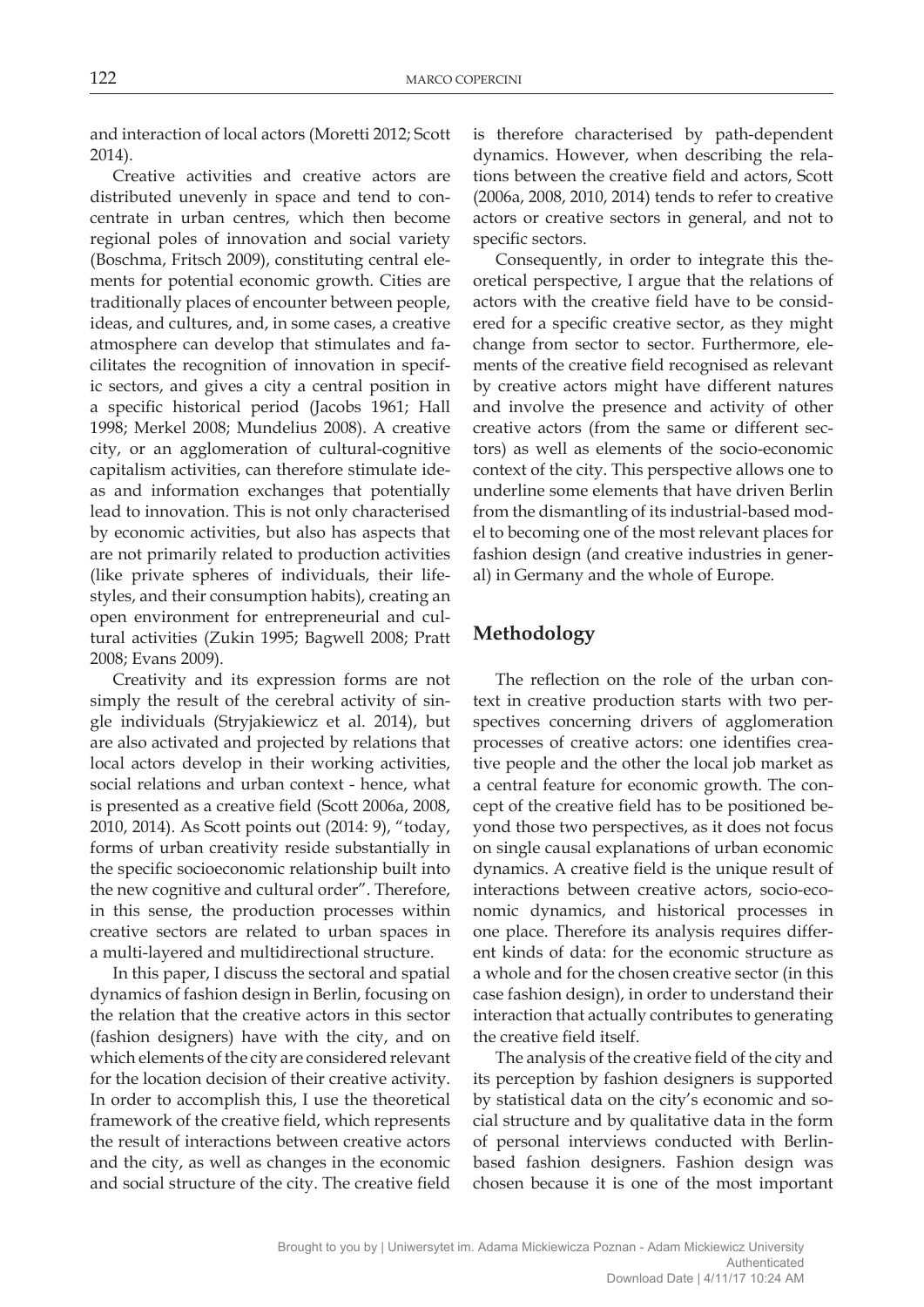sectors within the creative industries of Berlin and has a long tradition in its economy. All interviews were conducted between 2011 and 2013 with 25 Berlin-based fashion designers and are between 30 and 80 minutes long.<sup>1</sup> The different designers interviewed are indicated in the text with IDs and the number of the interview (e.g., ID03 refers to the third designer interviewed).

What is understood as "creative industries" and what kind of sectors fall under this concept cannot be defined in general, but the definition has to be based on local experience and practices (Pratt 2005). In Germany, there is a shared definition at the federal level in which sectors are considered part of creative industries (BMWi 2012; Enquete-Kommission 2007). Therefore, as fashion design is part of this definition, it goes beyond the scope of this paper to discuss the definition of creative industries and, for the same reason, the terms "creative industries" and "cultural and creative industries" will be used here as synonyms.

# **Two perspectives on drivers of agglomeration processes of creative actors**

Before focusing on interactions among actors and between actors and the city, let me discuss why creative people and activities tend to concentrate in specific cities. The existing relation between location decisions of creative actors, their economic activity and urban economic growth can be explained by two lines of argumentation that identify different central elements as drivers of agglomeration processes of creative actors: creative people on the one side and the local job market on the other. There are therefore two main approaches to revitalising the local economy of urban areas, according to Moretti (2012): one consists of attracting workers in the hope that more companies will follow (e.g. improving the quality of life and attractiveness in the eyes of specific professionals), while the other focuses on attracting companies, hoping that workers will follow (e.g. with fiscal advantages; see

also Boschma, Fritsch 2009; Stryjakiewicz 2010). Shared by both perspectives is the idea that cities are places where creativity and innovation concentrate, and that these elements are central in defining regional economic production structures (Hoffmann, Lompscher 1998: 252). These two perspectives are discussed briefly below.

#### **Jobs follow people: amenities**

During the last decade the argument has been raised that creative people tend to be concentrated in a particular city because of its specific amenities and characteristics. One of the most authoritative voices for this line of thought is Richard Florida. He believes that the central actor for urban economic growth is the creative class, a heterogeneous group of highly specialised workers and actors involved in artistic activities that tend to focus in urban areas where there is a good quality of life and a stimulating environment to spend their free time (Florida 2002). Furthermore, a climate of tolerance and local cultural opportunities are also highly valued by creatives (Florida 2002), and other authors have considered other elements of the urban environment as crucial to attracting creatives, such as the climate (Glaeser 2005) or urban attractions (Clark et al. 2002). Therefore, in this type of dynamics, work becomes a consequence of the presence of creative people; as a result, companies tend to cluster where there are creative actors. This leads other companies, also from different related sectors, to relocate to those areas. The presence of creative actors attracts more creative people as well as companies interested in taking advantage of this agglomeration. The pillars that explain the dynamics of urban economic growth from this perspective are talent, technology, and tolerance (Florida 2002). Therefore, from this point of view, a region should be attractive to the creative class in order to favour innovation and economic growth, as the concentration of creative actors is not only the central element of entrepreneurial success, but also that of urban economic growth (Youl Lee et al. 2004). The concentration of different kinds of creatives and the presence of useful infrastructure for creative sectors generate a local creative milieu in the city in which creatives can operate and interact, consequently contributing to entrepreneurial and local "economic success"

As some interviews were conducted in German, direct quotes from ID09, ID03 and ID19 in this paper are translated into English.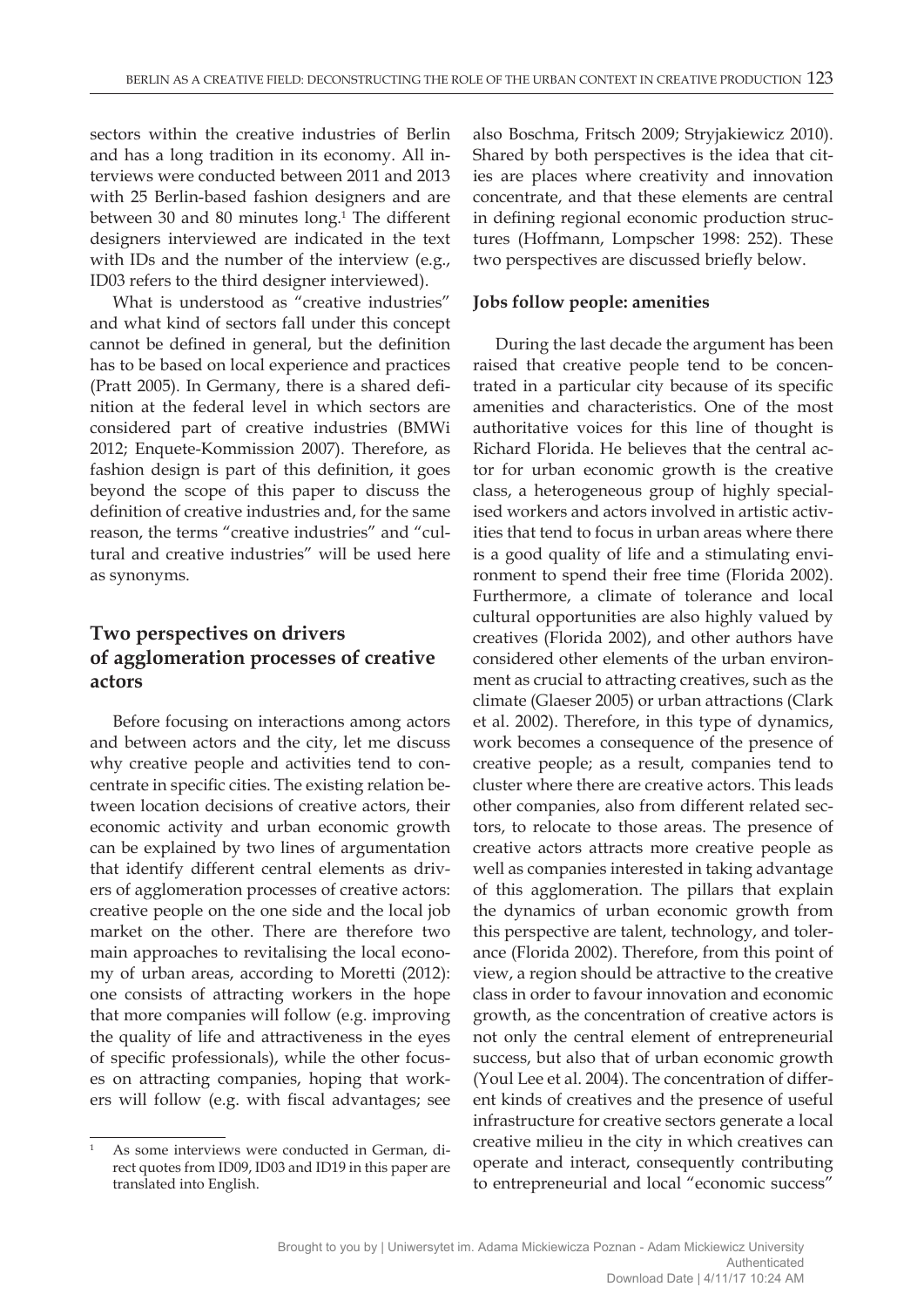(Landry 2000: 133). Ergo, creativity and personal interaction, from this perspective, become preconditions for economic growth, especially in creative and innovative sectors. Cities that intend to improve upon their competitiveness, which is the underlying message, should focus on elements of the local context supporting a local climate of tolerance and openness that can potentially attract creative actors (Boschma, Fritsch 2009).

#### **People follow jobs: the job market**

From a viewpoint different to the one that positions amenities and creative people's choices regarding their free time as the central driver for agglomeration processes and urban economic development, other authors see the job market and companies' decisions as the driving element for urbanisation processes and economic competitiveness for both regions and companies (Storper, Scott 2009; Moretti 2012; Scott 2014). The potential availability of jobs represents the central element in the settlement decision of actors, while amenities and related services can be made available or developed in a further step. However, they are mainly a consequence of the presence of companies and creative actors, and not a driver of their presence. Amenities do not represent, from this angle, a central element in the location decision-making of creative and knowledge-intensive companies. Therefore, a city builds its competitiveness and power of attraction primarily on the dynamism of locally-based companies and the market, and only secondarily on cultural and leisure activities. For companies, spatial concentration reduces transaction costs and allows high specialisation and vertical disintegration in production processes, generating urbanisation economies (Storper 2013: 36) that attract new companies and new, specialised workers (Moretti 2012).

Even though the whole production network has reached a global scale, the most creative and human-capital-intensive phases of production processes tend to focus in specific cities, contributing to the specialisation of the economies of urban areas. Actors increase their competences via their reciprocal (formal and informal) interactions (Moretti 2012), while simultaneously developing symbolic and cultural elements that not only characterise business activities, but are also reflected in the creative products of that city (e.g.

Hollywood films, Broadway musicals, Parisian fashion; Scott 2008; Storper 2013). Undoubtedly, cities with a solid economic basis in creative and innovative sectors also tend to be culturally stimulating and open. However, the cause and the effect should not be confused, as often cities with dynamic economic foundations in innovative sectors also tend to be attractive, but it is not always the other way round (Moretti 2012).

# **The creative field of the city and its path-dependent nature**

Interactions between creative activities and the city, as well as their impact on the urban economy, have a complex and multi-layered nature and are at the very centre of the understanding of creativity-driven urban economic development, not to mention creativity itself (cf. Hall 1998; Landry 2000; Florida 2002; Merkel 2008, 2012; Scott 2010, 2014; Krätke 2011; Storper 2013). Creativity plays a relevant role in the understanding of entrepreneurial activities, especially in the creative- and knowledge-intensive sectors, as the immaterial resources that are generated from local interactions increase not only productivity and competitiveness for the companies in an agglomeration, but also the attraction forces of the city (Moretti 2012). In this sense, the city becomes a place where creativity is generated, applied, and, at the same time, influenced by the creative activities taking place there. This dynamics is described by the concept of a creative field (Scott 2006, 2008, 2010, 2014), as it underscores that creativity-based economic activities depend on different factors that can influence each other without implying deterministic causal relations.

The creative field "is represented by sets of industrial activities and related social phenomena forming spatially differentiated webs of interaction that mould entrepreneurial and innovative outcomes in various ways. …. Both the field on the one side and its effects on entrepreneurship and innovation on the other are reflexively intertwined with one another" (Scott 2006b: 54). This definition stresses the importance of social interactions in the different contexts in which entrepreneurial and creative actors develop a diffused creative atmosphere, as well as the reflexive effects that the interactions of those actors have on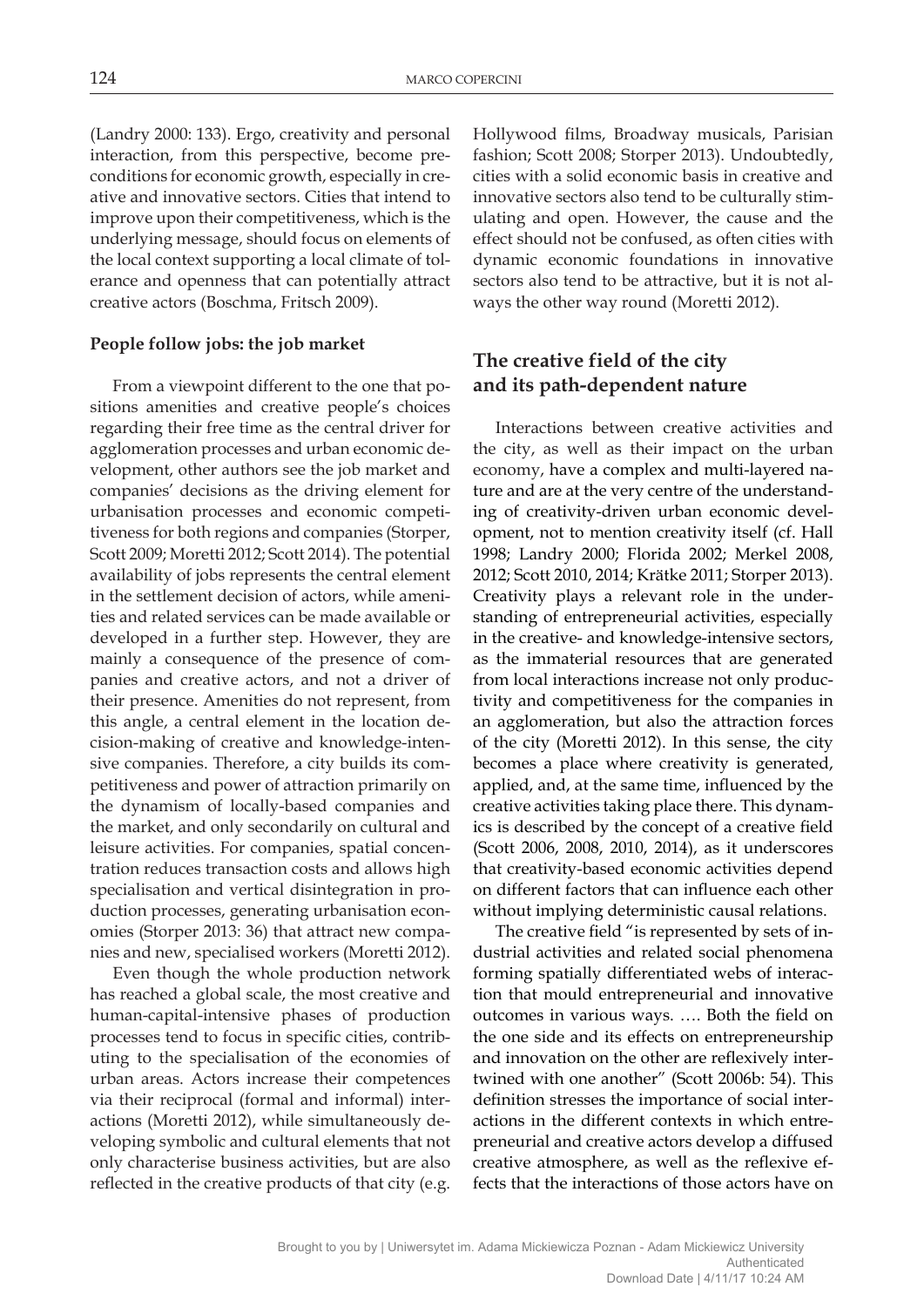the creative field. Individuals tend to internalise elements of their environment and reflect them in their creative production and social interactions (Scott 2010: 119).

In another definition, the creative field is described "as a system of cues and resources providing materials for imaginative appropriation by individuals and groups as they pursue the business of work and life in urban space. But it is also a sort of canvas on which creative and innovative acts are variously inscribed" (Scott 2010: 121). Here the creative field is a source of inspiration for creatives and the background for their actions while also being shaped by those actions. Hence, knowledge production and exchange among actors in an agglomeration is the result of exchanges in social and professional contexts. The relation between creativity and innovation is socially constructed, not causal. Creativity, which also has a component in the intellectual capabilities of single individuals, requires a context that not only favours it, but that also helps to identify creative results and their value or application. Therefore, in a specific context, some forms of creativity are more highly valued than others, so that innovations in one sector are more supported than others (Scott 2006: chapter 2; Scott 2010). It follows that the creative field is made up of three different levels: networks of firms and workers and their interactions; infrastructural and social capital facilities (e.g. schools and universities); as well as norms and culture and conventions that develop in a local production agglomeration (Scott 2006a: 8).

The creative field and its related economic development, due to their relation to locally-based actors and contextual elements, demonstrate path-dependent behaviour, and it follows that the economic profile and innovation capacity of a city are determined and directed by the main sectors based there (Hall 1998; Scott 2008; Storper 2013).2 In the concept of the creative field, creativity is understood as a combination of personal qualities and social interactions. Actors are embedded in a socio-institutional context that influences the stance on innovation processes and interpersonal knowledge exchange. It is the result

of material and immaterial elements that together stimulate creativity in local actors; therefore, a creative field cannot be identically reproduced somewhere else and is, in this sense, characterised by path dependency (Scott 2010). The development of specific sectors and the related specialisation of the local job market drive creative energies and the innovation orientation. Hence, it is essential to understand the need for the recognition of creative results, because, when a specific sector is highly represented in a city, creative impulses for this sector are sought after and promoted, while in other sectors they are not.

In this sense, it is more feasible and requires less effort to develop or specialise a sector already present in a city's economy than to try to change it completely. Actors in the creative field are linked to the local sectoral production system through the labour market, local knowledge exchanges, and production (Storper, Scott 2009; Storper 2013), so that the process of knowledge creation and learning is extended at the territorial level (Boschma 2004). The creative field, sector agglomerations and urban economies are related within this path-dependent structure, as "cultural regions specialise the way firms do, and ideas that are consistent with the core ideas defining the region will have a survival advantage. The reason for this is that an environment filled with semantic associations, symbolic meanings and cultural representations that reflect the core set of ideas can trigger people to perceive a new idea as being consistent with that set than when such associations are absent" (Staber 2008: 573). The relation between the city and creative economies is therefore related to the uniqueness of the place and its historical evolution, as it is very difficult, or even impossible, to recreate the same exact conditions for a specific creative field in a different location (Molotch 1996). The case of Berlin should therefore be approached from this perspective.

# **Berlin as a creative field**

In order to identify the creative field of the city, along with the historical, social, and economic variables that have contributed to shaping it, as well as the relation between creative actors and the creative field, it was decided to combine

Examples are Detroit for automotive production, Silicon Valley for the semiconductor industry, Los Angeles and Hollywood for film production, London for finance, and Paris for fashion.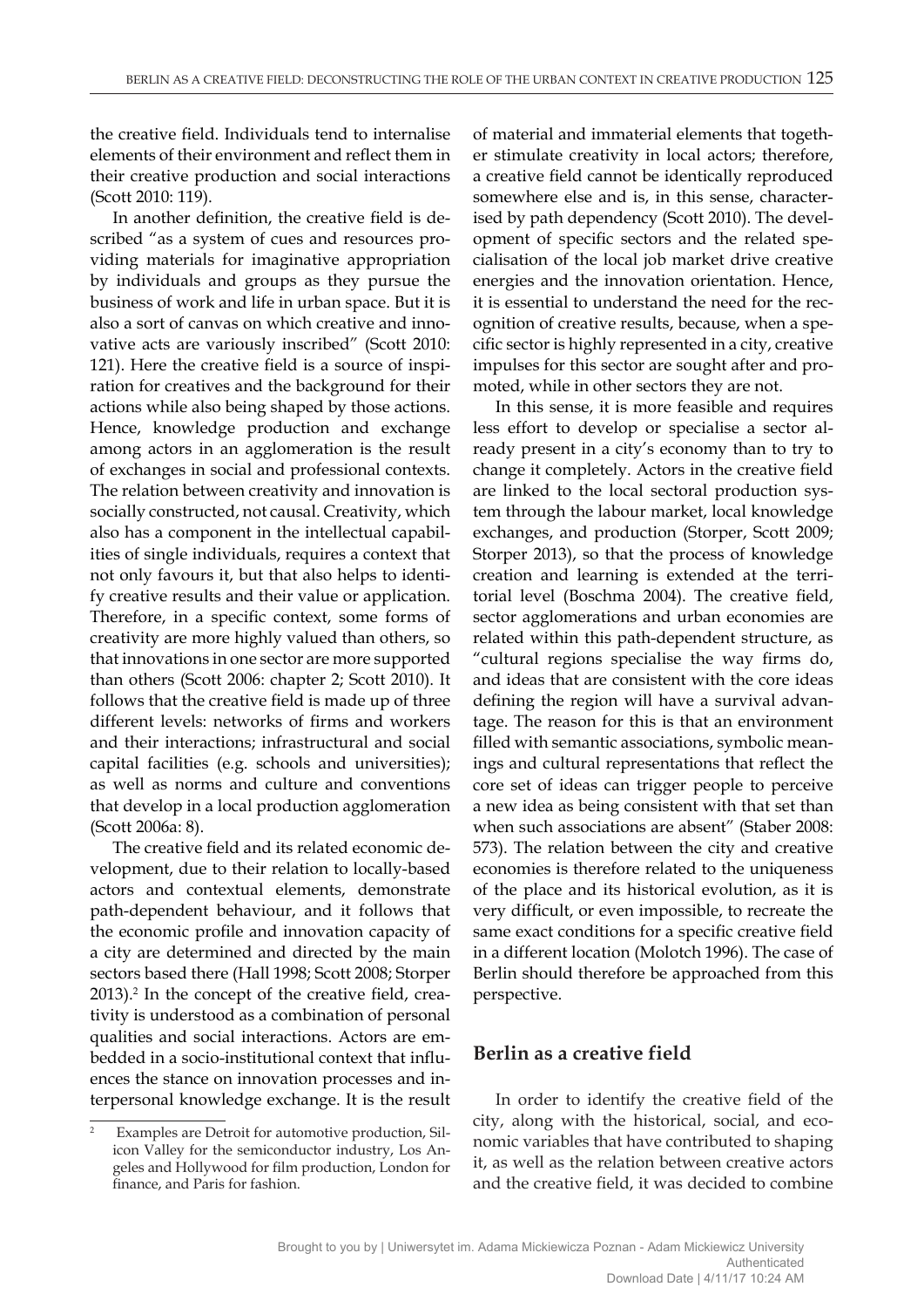quantitative data on the city of Berlin and personal interviews with creative actors. The quantitative data are indicators of elements that shape the creative field with its stimulating atmosphere and those of the economic profile of the city, while the qualitative data are from interviews I have conducted with fashion designers, taken here to be representative creative actors of the city's sector of creative industries.

#### **The perspective of the socio-economic structure of Berlin**

The historical features of the last several decades in Berlin, and with them the economic and social features, are unique and diverge from those of the other European capital cities. During the time of the city's division (1961–1989), the two halves faced different trajectories: West Berlin had almost no supra-regional relevance, with the exception of the subventionary cultural sector (Görnig, Häusserman 2002), while East Berlin was the most important city in the German Democratic Republic, where a third of all workers in the service sector were concentrated (Gornig 2012). After the reunification, East Berlin has lost its central role in the supra-regional industrial sector, and many industries in West Berlin, financed by federal support, have closed because of their structural weakness (Krätke 2004). From the 1990s on, the city's economy has been characterised by a higher unemployment rate than in the other German metropolitan regions, being also one of the highest in the nation. Moreover, during the 1990s, the "traditional" economic sector defined the urban economy (Krätke 1999; Krätke, Borst 2000), as the city struggled to establish a new economic identity. Despite the growth of the last decade, Berlin still has a weaker economic position than the other German metropolitan areas and one of the highest unemployment rates, though constantly decreasing since 2010 (14% in 2010 and 11% in 2014; Amt für Statistik… 2011, 2012c, 2013, 2014, 2015).

The distribution of workers among the different sectors of the Berlin economy has changed in the last 25 years. Even if the general number of workers changed only slightly between 1991 and 2014, employment in industrial sectors decreased (from ca. 40% to ca. 18%), while in service sectors it increased (from ca. 60% to ca. 82% (Amt für

Statistik... 2011: 73; Amt für Statistik... 2015: 79).<sup>3</sup> Those changes reflect the transformation of economic and production functions that took place in Berlin after its reunification.

From 2000, and especially from 2005, the Berlin economy has been on the rise, growing faster than in the other German regions (regarding the GDP and the number of workers), even if it has remained under the national average (Statistische Ämter des Bundes und der Länder 2016; Brenke 2010). Entrepreneurial activities in Berlin are characterised by high dynamism, and the opening and closure rates of new companies is higher than in the other German metropolitan regions (Gornig 2012).<sup>4</sup>

The three sectors that contribute the most to the economic growth of the city are tourism, knowledge-intensive activities, and creative industries (Krätke 2011; Gornig et al. 2012). Actors of creative industries and knowledge-intensive sectors tend towards spatial concentration, and creative activities especially cluster in the inner part of the city, with actors of similar or complementary sectors spatially nearby (Krätke 2004; Heebels, van Aalst 2010). This kind of concentration increases knowledge exchange among creative actors as well as social interactions that stimulate the activities of the urban creative field.

Another element that contributes to shaping the city's creative field is provided by the population of Berlin, as it is relatively young and has a strong cosmopolitan component. In the last two decades<sup>5</sup>, the bigger age group has been that between 25–45 years old, while residents between 18 and 25 years old comprise the third group (after that aged 45–60; Amt für Statistik... 2012a, 2015).

The expression "industrial sectors" includes the following statistical administrative categories: production industries, manufacturing trade and construction industry, while "service sectors" embraces the categories: commerce, hotels and restaurants, and transport, financing, renting, and service providers, as well as public and private service providers.

<sup>4</sup> According to the author, 36% of Berlin-based companies were opened after 1995, and 47.5% were closed. Therefore, if, on the one hand, this dynamism is a positive feature of Berlin, on the other hand, it might also suggest entrepreneurial incapability and a structural market weakness.

<sup>5</sup> Data for 1992 and 2014.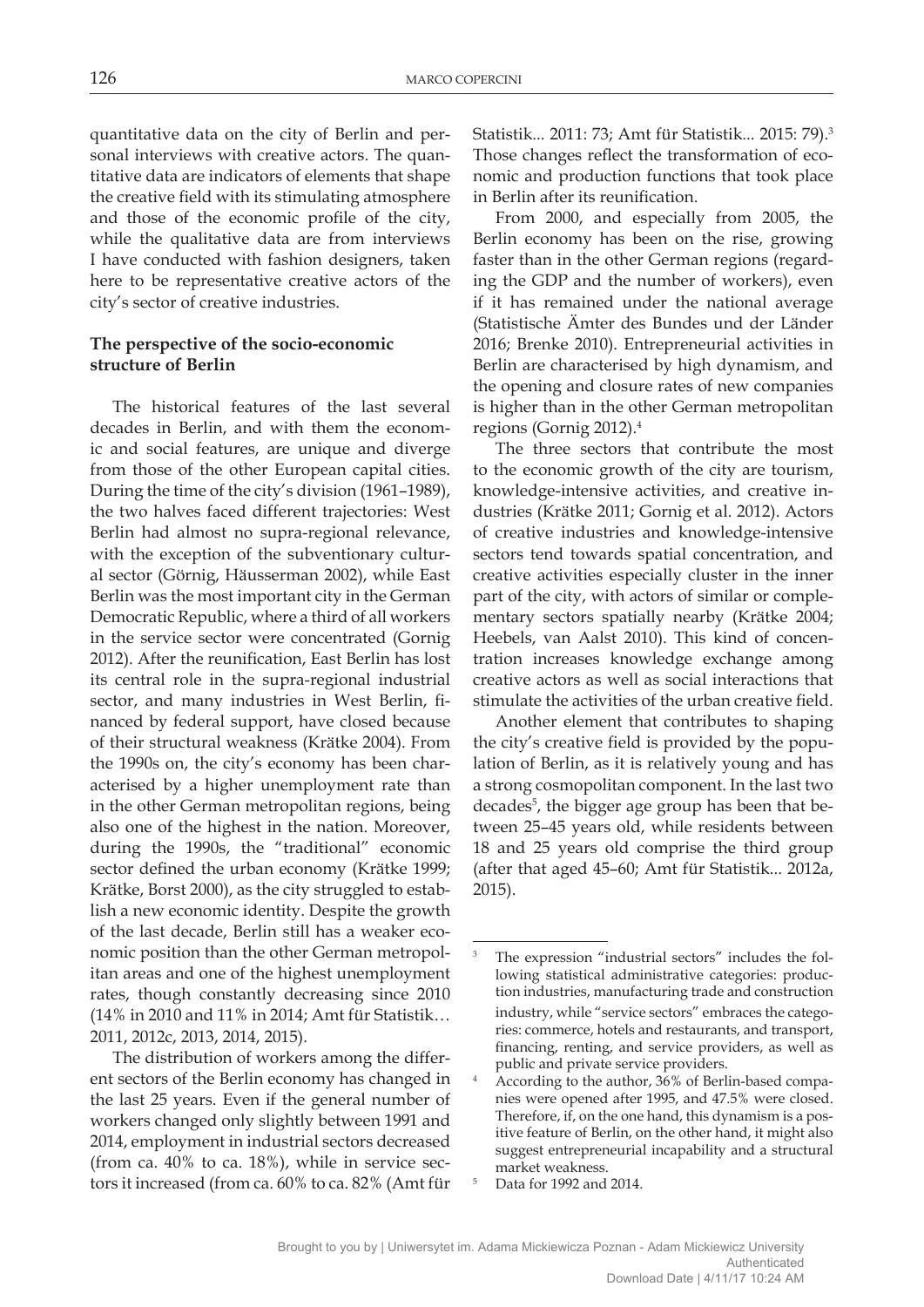Berlin residents represent 160 nationalities that cover all five continents, although the larger part comes from European countries and the Mediterranean region (Amt für Statistik... 2012a). These features are more evident in the inner city where most activities in fashion design and creative industries in general also concentrate: here, the biggest age group is that between 18 and 45 years old. In this area, a lower average age and a greater cultural variety can be found, and, if the east-west division is considered, the eastern districts are the ones with a higher concentration of foreigners (Amt für Statistik... 2012a).

Besides the age and nationality, Berlin's population is characterised by immigration and emigration as well as internal migration, so that a significant part of its inhabitants (from a statistical point of view) have changed. In fact, between 1995 and 2012, from 115,267 to 164,577 new residents (from Germany and abroad) came to Berlin every year, while from 106,881 to 133,335 people left the city (Amt für Statistik... 2012b). If we hypothesise that in Berlin, a city of about 3.5 million inhabitants, the people who come are different from those who leave, then, after ten years, approximately a third of the population would have changed. This high mobility is to be found in the group between 20 and 35 years old, because young age groups, both Germans as well as foreigners, often come to and go from the city (Amt für Statistik... 2012b). Therefore, in the inner districts of the city, not only the creative companies and actors, but also a significant portion of young and international residents tend to concentrate.

The sector of creative industries in cities and Berlin has a relevant role at the national level. Creative industries in Germany have grown rapidly over the last ten years (especially between 2009 and 2011), accounting for 3.2% of the sales volume generated in Germany in 2013 (BMWi 2015), while representing 7.6% of the German economy (BMWi 2015) and employing about 1,037,100 workers (BMWi 2015). Around 10% of all creative workers in the German creative sectors are concentrated in Berlin (Brenke 2007; Senat WiTF 2014). The sectors have also grown faster than in other German cities (Geppert, Mundelius 2007; Senat WiTF 2008): between 2000 and 2005 it grew by 30% (Geppert, Mundelius 2007), while between 2009 and 2012 the growth rate decreased to 14% (Senat WiTF 2014: 6). This rapid growth is partially related to the fact that these sectors are characterised by a small size of companies, as more than half are one-person firms, at least in Berlin (Geppert, Mundelius 2007; Mandel 2007; House of Research 2015), that both compete and cooperate with each other. This is also reflected in the general increase in self-employed workers (Brenke 2010) and small enterprises.

However, Berlin is characterised by a concentration and activity of creative actors as well as flows of young and international people. This dynamism also has to be related to the relatively low costs of renting living and commercial spaces (for private or commercial activities) that have characterised the city since the reunification (House of Research 2015). Even though the perception of this situation started to change as creatives started to feel the pressure of swelling living costs (House of Research 2015), the density of creative activities is still a vital element of the urban economy in Berlin. However, an open question is what influence a rise in living costs would have on the young population and creative actors of the city.

## **The perspective of fashion design**

The fashion design sector contributes to defining the profile of Berlin in creative industries, largely due to the concentration of actors of this sector in the German capital (Statistisches Landesamt 1991; Amt für Statistik ... 2015).<sup>6</sup> At the national level, fashion design is one of the sectors of creative industries with the highest number of companies, number of workers, and turnover volume (BMWi 2012). The design sector, within which fashion design is listed, is one that, between 2002 and 2014, showed the highest growth rate in company formation in Germany

In Berlin there has been a steady, rapid decrease in industrial activities in apparel and textile production since 1990, dropping from 84 companies and 4,231 workers in the textile industry and 175 companies and 3,989 workers in the apparel industry in 1990 to five companies and 501 workers and three companies and 178 workers, respectively, in 2014. Out of the decrease in industrial activities has grown the activity of creative actors, and fashion designers in particular, and in this sense the change reflects the transformation of the city's economy.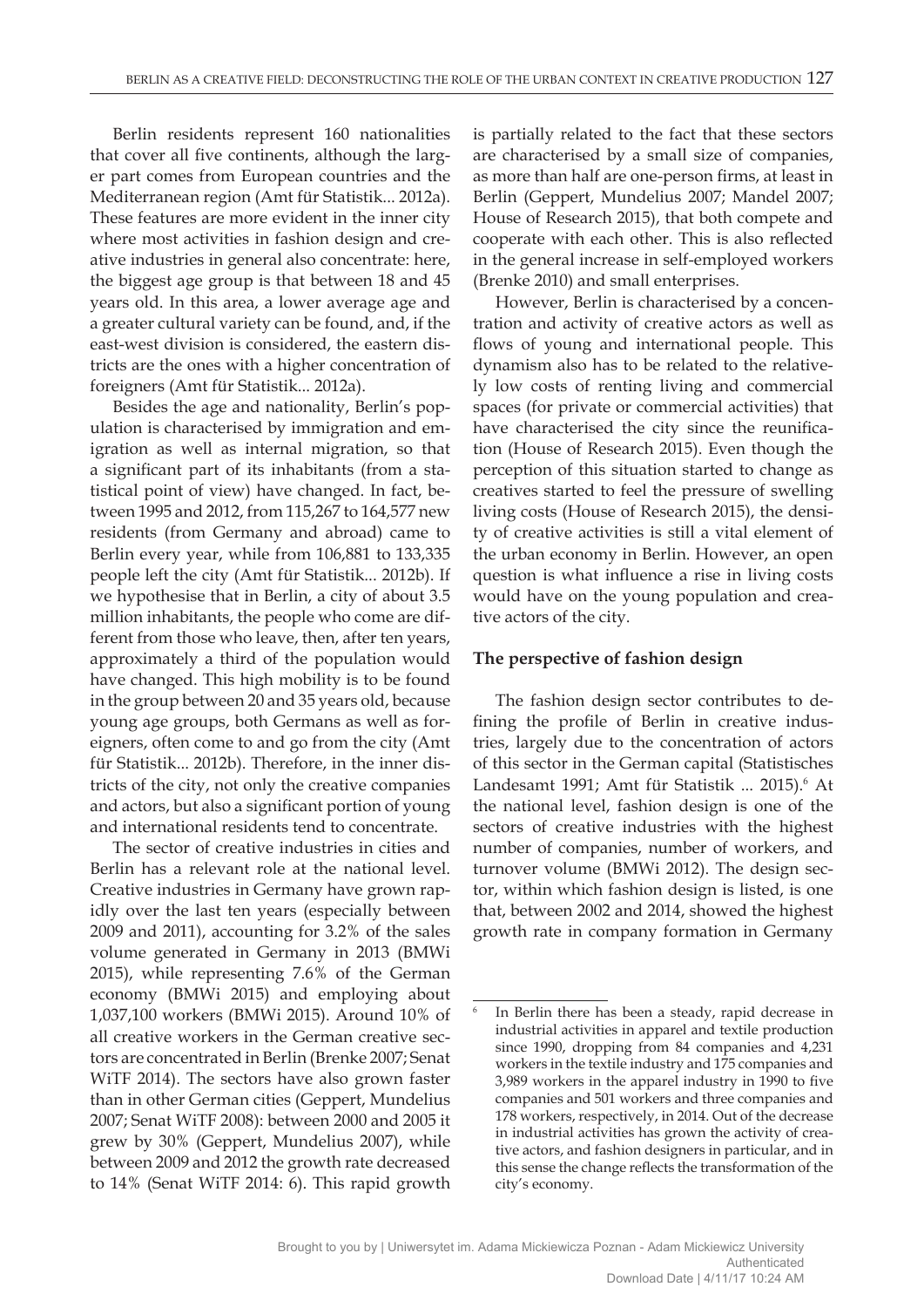$(MWi 2015).<sup>7</sup>$  This is also true for Berlin specifically, where the design sector, like cultural and creative industries in general, has been growing faster than in other German metropolitan areas (Geppert, Mundelius 2007; Gornig et al. 2012).

Fashion design in Berlin grew rapidly until 2010 and continued to do so in the following years (Gornig et al. 2012; Senat WiTF 2005, 2008, 2014), making Berlin a city with the highest concentration of fashion companies in Germany (Berlin Partner 2013). The density of actors in the fashion-design sectors is due not only to designers, but also to fashion-related events (e.g. the Berlin Fashion Week, which has taken place twice a year since 2007), fashion schools (there are now 13 institutions that offer fashion-related courses), and other creative actors related to the work of fashion designers (e.g. photographers, graphic designers, and models).

Fashion designers are focal creative actors in this sector, and since they work with their own labels they are entrepreneurs as well. Therefore, elements that play a role in their relation with their urban environment and elements of the creative field perceived as relevant to their activity are crucial for understanding aspects that are more valued by designers in their creative and entrepreneurial relations with the city of Berlin. Through personal interviews with fashion designers are identified motives of those creative actors for choosing Berlin as their place to work and live, as well as elements which stimulate their creativity, in order to understand the binding aspects of their creative work with the city. In other words, what elements and aspects of the urban creative field are recognised and valued by the designers as relevant to their work.

The elements of the creative field that are relevant to a fashion designer can be divided into three categories: (1) aspects related to the historical and economic dimensions of the city, (2) the concentration of fashion designers and other creative actors in Berlin, and (3) the socio-cultural variety and the relatively young age of the population affecting everyday life.

The historical development of the city in the last decades has led to the availability of space as well as relatively low rents and living costs compared with other German cities.<sup>8</sup> The 'empty' spaces and the diffused construction projects are also seen by designers as stimuli for their creativity, as sources of inspiration for creative processes:

So far, Berlin (…) has been a place characterised by incompletion; I mean, the fact that it is full of holes, of incomplete and moving things (…). Furthermore, I am an artist, so I am particularly sensitive to this point, this movement and half emptiness, or half fullness, of things that have surrounded me have always put me in a creative state, because it pushes my brain to complete, as you are not in Paris, where everywhere you look is clean, golden, and lacquered, finished. In Paris, you have to make a bigger effort to be creative. Of course, you can be creative anywhere, but, in the unfinished, (…) in an empty space is where you can think of what doesn't exist. If you are in a full, completed space it is harder. Berlin for me was this; it had this specific function of being, with its incompletion, the place that allowed me to invent the new. (…). Berlin, for me, has allowed me to create something that I wouldn't have been able to create in another place in Europe and at a ridiculous cost, compared with what it would have cost in Milan (ID09).

Next to the inspiration from the physical urban environment for creative processes, the relatively cheap living and the availability of free space have two main advantages for designers: on the one hand, they allow a person to live on less money and therefore allow the designer to earn less and still be able to pay for an atelier and shop, or to finance it with a part-time job if their design activity doesn't finance all of it. On the other hand, less cost pressure allows more experimentation and the trying out of new ways of working without many economic consequences in cases of non-success. It was described by a designer in the following interview:

I think there are a couple of reasons. First of all (…) I think Berlin is well-positioned in Europe. It

However, between 2012 and 2014 the highest growth rate was recorded in the software sector and the games industry, while the design sector claimed third place.

This situation and its perception are now, however, rapidly changing (House of Research 2015; Caspari 2015).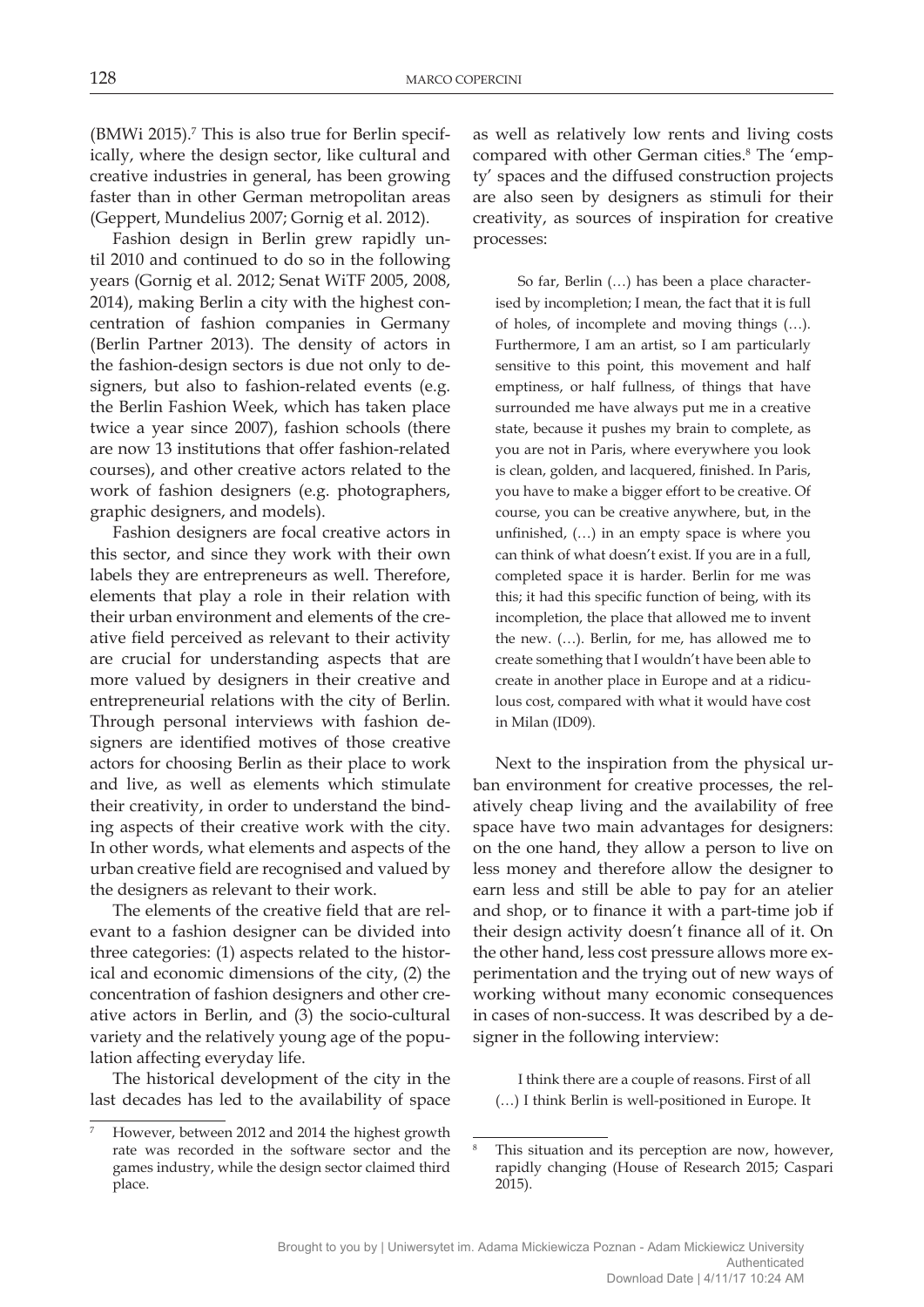has a very good reputation, it's a very creative city in a way, there's a lot of inspiration if you want, and it's a little bit off the centre of fashion. So, for me at least, being a new brand, it's a little bit easier. I was able to make a few mistakes and correct them and not be at the centre of attention. If you start a brand in Paris and you create a collection, and the collection is not nice, or if you make a mistake, or your quality is not perfect, you don't get a shit of a second chance. In Berlin, I had the opportunity to work, to try, to make mistakes, to correct them and still not burn myself out. Another aspect is an economic aspect. It's much cheaper to start a business in Berlin and to live in Berlin, rather than to live in Paris and to start a business there – everything costs more. To have a shop like what I have here in Paris, I think I would need to pay maybe five times more than I pay here, both to make it and for on-going costs. So, that's a very practical choice that I have made. I wanted somewhere where I could create my stuff that was not going to be detached completely from the fashion world, but not going to be completely in the centre of it, and I could afford to see my ideas come to life without burning, because I had no, let's say, business experience before I started this, only creative experience, so the business part was very new for me and I knew my resources were quite limited. So, if I were to start a business in a place where every day costs so much money, it would be very dangerous for the success of the business (ID07).

Therefore, contained costs also allow more entrepreneurial mistakes and give a designer the opportunity to learn from them and try out different ideas.

The relatively low living and rental costs of ateliers and shops allow designers to afford opening costs of their activities for a longer time than in other cities, so they feel the pressure of fixed costs less:

Well, I mean, obviously it's all about trying new things, but you're part of a space, you pay assistants, you pay for fabrics. Every day that I open the store costs me a certain amount of money, and, in Berlin, at the time I could afford, let's say, a year in my calculations, without earning so much money. In Paris, that year would have been three months. And in three months, with the money I had, I would not have been able to launch a business, so I would have needed that time in order to make my business much more durable in terms of style and business before I could move on (ID07).

The lack of intense economic pressure allows a designer to be more creative and to experiment more, and, because of the relatively small startup capital needed to initiate a label, having more entrepreneurial initiatives. Even if it might lead to mistakes and a related low selling volume, it still will not have a drastic impact on the label. The low living costs also allow patchwork time management in which, alongside the label activities, the designer earns additional money with a part-time job that somehow finances the living costs and entrepreneurial activities.

The second central element recognised by fashion designers in their relation with Berlin is the presence of fashion events and trade fairs that contribute to making it a fashion city. In a broader sense, Berlin offers creative stimuli to designers via local artistic activity as well as through the presence of young and cosmopolitan people. Therefore, it is not possible to consider discrete urban elements as creative inspiration without considering the general context and the creative field, comprised of social and emotional interactions, as well as the personal dimension. Berlin is characterised by the activity of many artists, which has the capacity to stimulate the work of fashion designers and connect it with the urban context of diffuse creativity:

You can meet a lot of creative people here, also a lot who do creative innovative stuff, new stuff (…). At least you know there is someone and another one there, you have heard something, read something, there was an exhibition, another one here. Everyone is so young and so independent (ID03).

In this sense, artistic activity as well as museums and exhibitions are elements that contribute to the creative development and stimulation of the designer. However, it would be incorrect to consider them in a causal relation with creativity (of the designer).

The presence of many young people is reflected in the lively night life and leisure activities, as well as in artistic experimentation: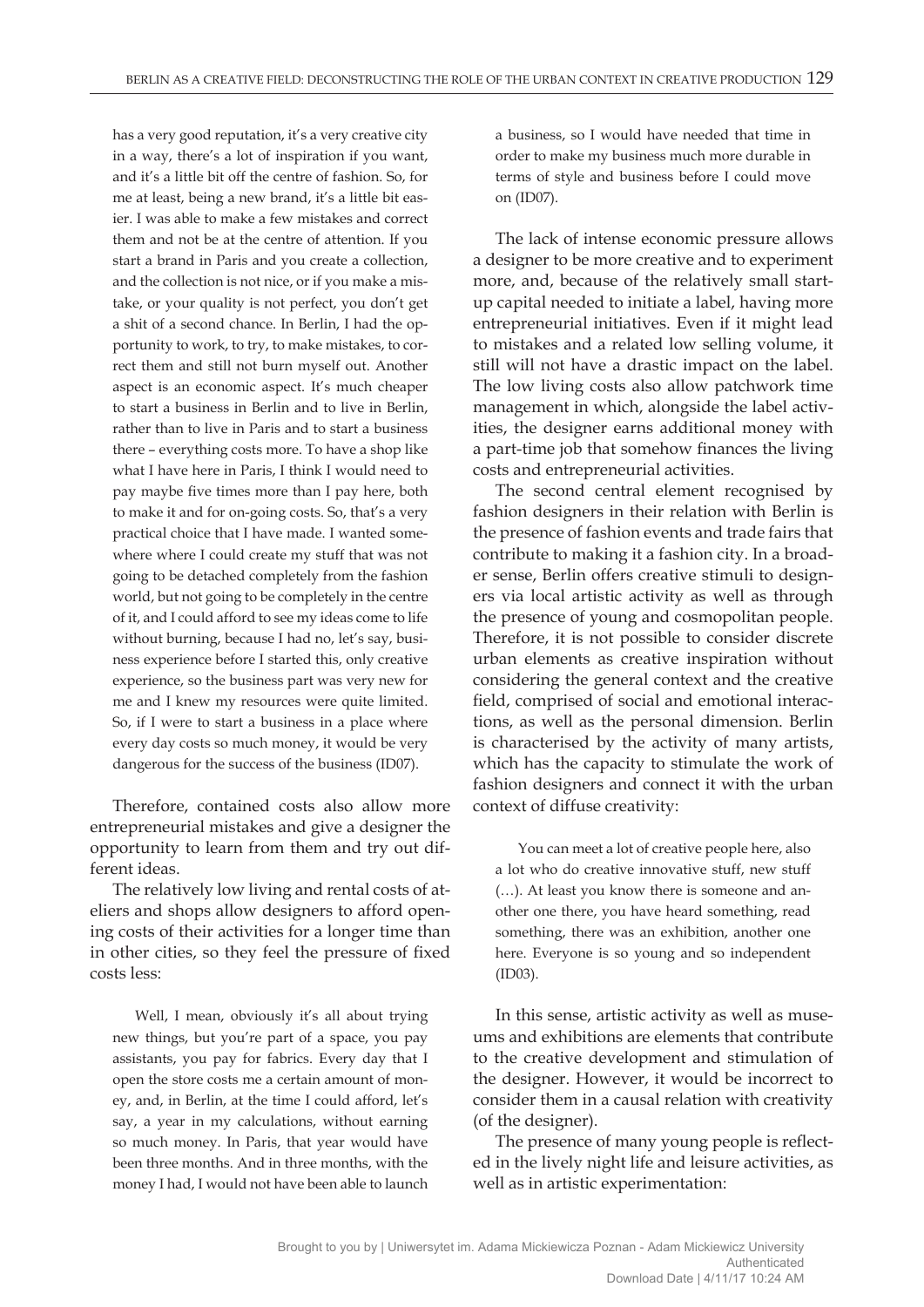Designers in London and designers in Paris and designers in New York are definitely coming to Berlin to see what's going on, because Berlin is very famous for its underground culture, is very famous for its street culture and also for its diversity and openness, obviously. So, if you are a good designer, anywhere in the world, Tokyo or Milan, you're coming to Berlin in one way or another, to see what's going on. And we are really lucky to live here, because not only we have the people who live here, but we have people from all around the world who are coming and experiencing this (ID20).

As the third element, in different interviews, the uniqueness of Berlin among German cities emerges as a creative element for designers. This is due, on the one hand, to the feeling of living in an international and young metropolis and, on the other hand, to the daily life and its influence on creative work in general. Everyday life, with its (real or potential) interaction with different cultures and consequently culturally-influenced places, offers designers stimuli for reflection and feelings that can then be conveyed in their work:

Because it is a nice inspiring city, it is very comfortable to live here, so free, so creative. In Germany, it is, in my opinion, the only place where it is fun. It's always becoming more international, it is a metropolis. If I lived in the countryside, I would surely make different clothes than in the city. Yes, to me, it is always a new inspiration, and also the public that I want to reach (ID19).

Therefore, as presented by fashion designers, there are different elements of the urban context that work to create a specific, local atmosphere which helps them in their creative processes.

However, the creative process and the development of new ideas is not only related to specific elements of the city and its social life, but also to personal and other experience, such as media (e.g. books, movies), fabrics, previously designed collections, travel, or the emotional world of a designer. Another possible inspiration source is offered by communication within the label or with partners, but it might also be that, even to designers, it is unclear where their creative ideas come from.

#### **Conclusions**

On the basis of the data provided, it is possible to recognise the sectoral and spatial dynamics of fashion design in Berlin and – more precisely – the existing relations not only between creative actors (fashion designers) and the creative field, but also between the city and the creative field. In this sense it is necessary to underline elements of the urban context that are considered relevant by the designers for their creative work and that might contribute to their location decision.

The first is the concentration in Berlin of other creative actors, both of fashion design and other creative sectors, as well as a diversified cultural offer. Concentrated in the city are relevant cultural and fashion institutions (like museums and fashion schools), events like the Fashion Week that take place regularly, furthermore Berlin has the highest concentration of fashion designers in Germany and is also a place where many other creatives live and work. The presence of those actors and institutions is recognised by fashion designers as an important stimulus for their creative work.

The second element of the city that contributes to creating the creative field and is acknowledged by the designers as having a positive effect on their creativity is the socio-cultural variety and the relatively young age of Berlin inhabitants. The presence of a young and international population sharing a multicultural environment affects positively the work of fashion designers.

The third element that attracts creatives and contributes to forming creative stimuli is related to the consequences of the specific historical and economic contingency of the city. In the last 25 years the dominant sectors of the local economy have changed, and living costs are relatively low in the city, and space for both, residential purposes and entrepreneurial activities as well as 'empty' spaces have become available. The designers consider this a relevant aspect that facilitates their creative activity. The perception of this situation has now started to change, as the living costs are felt to be increasing (House of Research 2015), and purveyors of creative activities have started to face their urban location choices from a different perspective, which might lead to repositioning.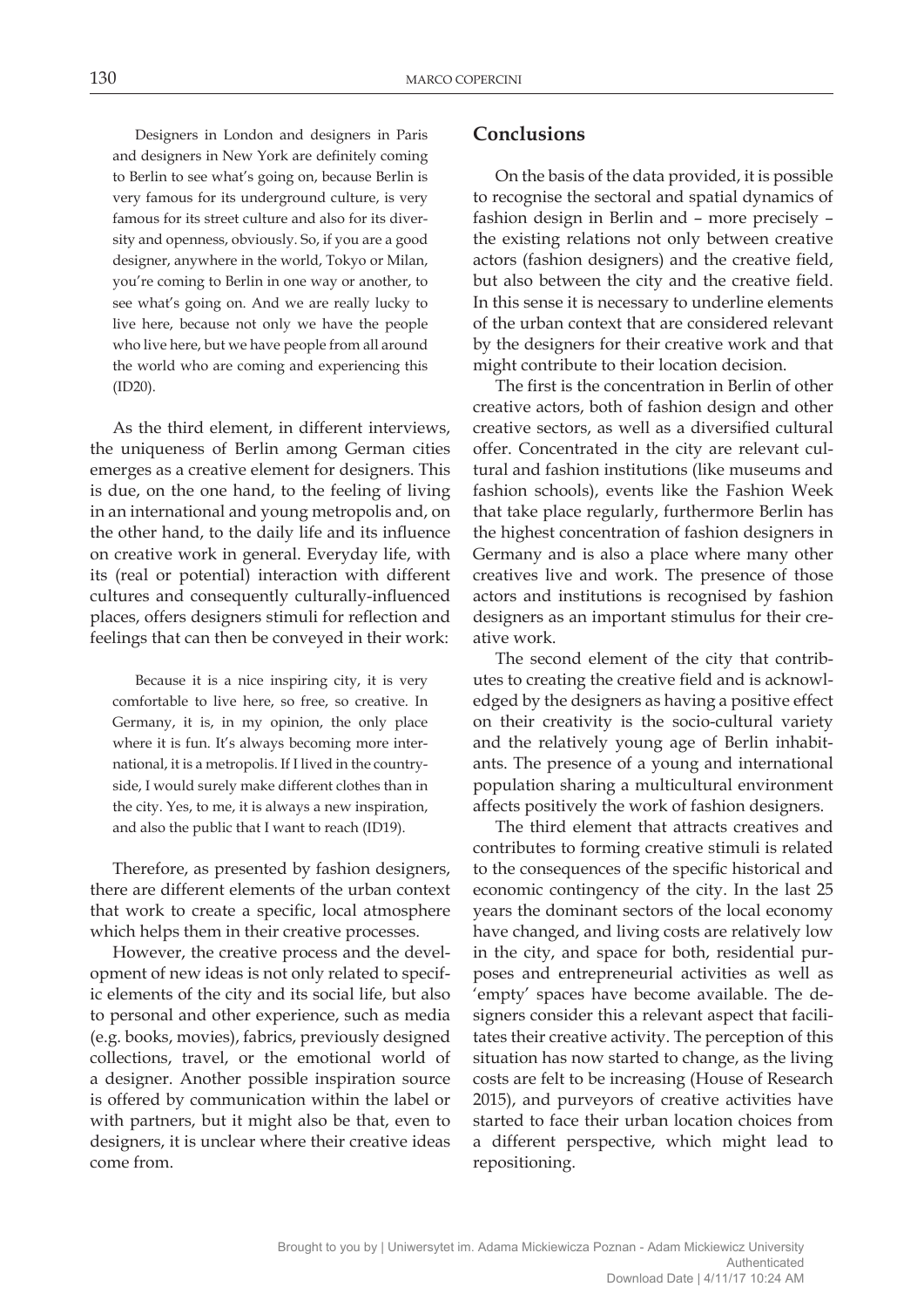However, the creative field generated in a given city does not automatically provide a dynamic job market for creative and qualified actors, which is a central element in urban economic growth. Consequently, the urban context and its creative field have to be considered in a dynamic combination of variable elements that influence, and are influenced by, each other and that contribute to the structuring of the city's socio-economic development. What remains an open question for the moment is to what extent location decisions of creative actors will be affected when the socio-economic context that makes the city attractive has changed. At the moment, for fashion designers the city's creative field is a result of the socio-economic context rather than of the job market of creative and innovative sectors. It might also be interesting to identify central elements of the creative field for fashion designers in other European cities, as they will probably be slightly different from those identified in Berlin.

As a concluding remark it should be underlined that the relations of both creative actors and a city with the creative field have to be considered in order to understand the development path and the potential of the creative sector in an urban economy, as well as the challenges and issues related to the conversion of a creative potential into a growth element.

# **References**

- Amt für Statistik Berlin–Brandenburg, 2011. *Statistisches Jahrbuch*. Amt für Statistik Berlin–Brandenburg, Potsdam.
- Amt für Statistik Berlin–Brandenburg, 2012a. *Einwohnerinnen und Einwohner im Land Berlin am 30. Juli 2012*. Statistischer Bericht A15-hj 1/12.
- Amt für Statistik Berlin–Brandenburg, 2012b. *Wanderungen Berlin 2012*. Statistischer Bericht A III 2-j/12.
- Amt für Statistik Berlin–Brandenburg, 2012c. *Statistisches Jahrbuch*. Amt für Statistik Berlin–Brandenburg, Potsdam.
- Amt für Statistik Berlin–Brandenburg, 2013. *Statistisches Jahrbuch*. Amt für Statistik Berlin–Brandenburg, Potsdam.
- Amt für Statistik Berlin–Brandenburg, 2014. *Statistisches Jahrbuch*. Amt für Statistik Berlin–Brandenburg, Potsdam.
- Amt für Statistik Berlin–Brandenburg, 2015. *Statistisches Jahrbuch*. Amt für Statistik Berlin–Brandenburg, Potsdam.
- Bagwell S., 2008. Creative clusters and city growth. *Creative Industries Journal* 1: 31-46.
- Berlin Partner, 2013. *Modestandort Berlin. Designer, Messen, Netzwerke*. Berlin Partner GmbH, Berlin.
- BMWi, 2012. *Monitoring zu ausgewählten wirtschaftlichen Eckdaten der Kultur- und Kreativwirtschaft 2011*. Bundesministerium für Wirtschaft und Technologie, Berlin.
- BMWi, 2015. *Monitoring zu ausgewählten wirtschaftlichen Eckdaten der Kultur- und Kreativwirtschaft 2014*. Bundesministerium für Wirtschaft und Energie, Berlin.
- Boschma R.A., 2004. Competitiveness of regions from an evolutionary perspective. *Rgional Studies* 38(9): 1001–1014.
- Boschma R.A., Fritsch M., 2009. Creative class and regional growth: Empirical evidence from seven European countries. *Economic Geography* 85(4): 391–423.
- Brenke K., 2007. Rasantes Wachstum der Zahl kreativ Tätiger in Berlin. *Wochenbericht des DIW Berlin* 31: 493–496.
- Brenke K., 2010. Berliner Wirtschaft: Nach langem Schrumpfen auf einem Wachstumspfad. *Wochenbericht des DIW Berlin* 32: 2–10.
- Caspari L., 2015. Was die Mieten bremst und was nicht. http://www.zeit.de/politik/deutschland/2015-03/ mietpreisbremse-mieten-makler-bundestag (accessed 4 Feb. 2016).
- Clark T.N., Lloyd R., Wong K.K., Jain P., 2002. Amenities drive urban growth. *Journal of Urban Affairs* 24(5): 493– 515.
- Enquete-Kommission, 2007. *Schlussbericht zur Kultur in Deutschaland*. Deutscher Bundestag, Berlin.
- Evans G., 2009. Creative cities, creative spaces and urban policy. *Urban Studies* 46 (5–6):1003–1040.
- Florida R., 2002. *The rise of the creative class*. Basic Books, New York.
- Glaeser E., 2005. *Smart growth: education, skilled workers & the future of cold-weather cities*. Policy Briefs, Harvard University, John F. Kennedy School of Government.
- Geppert K, Mundelius M., 2007. Berlin als Standort der Kreativwirtschaft immer bedeutender. *Wochenbericht des DIW Berlin* 31: 485–491.
- Gornig M., 2012. Berliner Wirtschaft: nach Teilung und Transformation auf Wachstumskurs? *Zeitschrift für amtliche Statistik Berlin Brandenburg* 4: 42–47.
- Gornig M., Häussermann H., 2002. Berlin: Economic and spatial change. *European Urban and Regional Studies* 9: 332–341.
- Gornig M., Kolbe J., Bode R., 2012. *Datenanalyse zur Berliner Wirtschaft*. Deutsches Institut für Wirtschaftsforschung (DIW Berlin), Berlin.
- Hall P., 1998. *Cities in civilization*. Phoenix, London.
- Heebels B., van Aalst I., 2010. Creative cluster in Berlin: Entrepreneurship and the quality of place in Prenzlauerberg and Kreuzberg. *Geografiska Annaler*, Series B 92(4): 347–363.
- Hoffmann N., Lompscher K., 1998. Milieu, Netzwerke, Verflechtungen. Ansatzpunkte für die Untersuchung regionalwirtschaftlicher Umbruchsprozesse in Deutschland Osten? Ideenskizze zu einem Forschungsdesign. In: Matthieses U. (ed.), *Die Räume der Milieus: Neue Tendenzen in der sozial- und raumwissenschaftlichen Milieuforschung, in der Stadt- und Raumplanung.* Sigma, Berlin: 247–264.
- House of Research, 2015. *Kultur- und Kreativwirtschaftsindex Berlin–Brandenburg 2015. Stimmungslage, Standortbewertung und die Entwicklung seit 2011*. House of Research GmbH, Berlin.
- Jacobs J., 1961. *The death and life of great American cities*. Random House, New York.
- Krätke S., 1999. Berlin's regional economy in the 1990s: Structural adjustment or 'open-ended' structural break? *European Urban and Regional Studies* 6(4): 323–338.
- Krätke S., 2004. City of talents? Berlin's regional economy, socio-spatial fabric and "worst practice" urban govern-